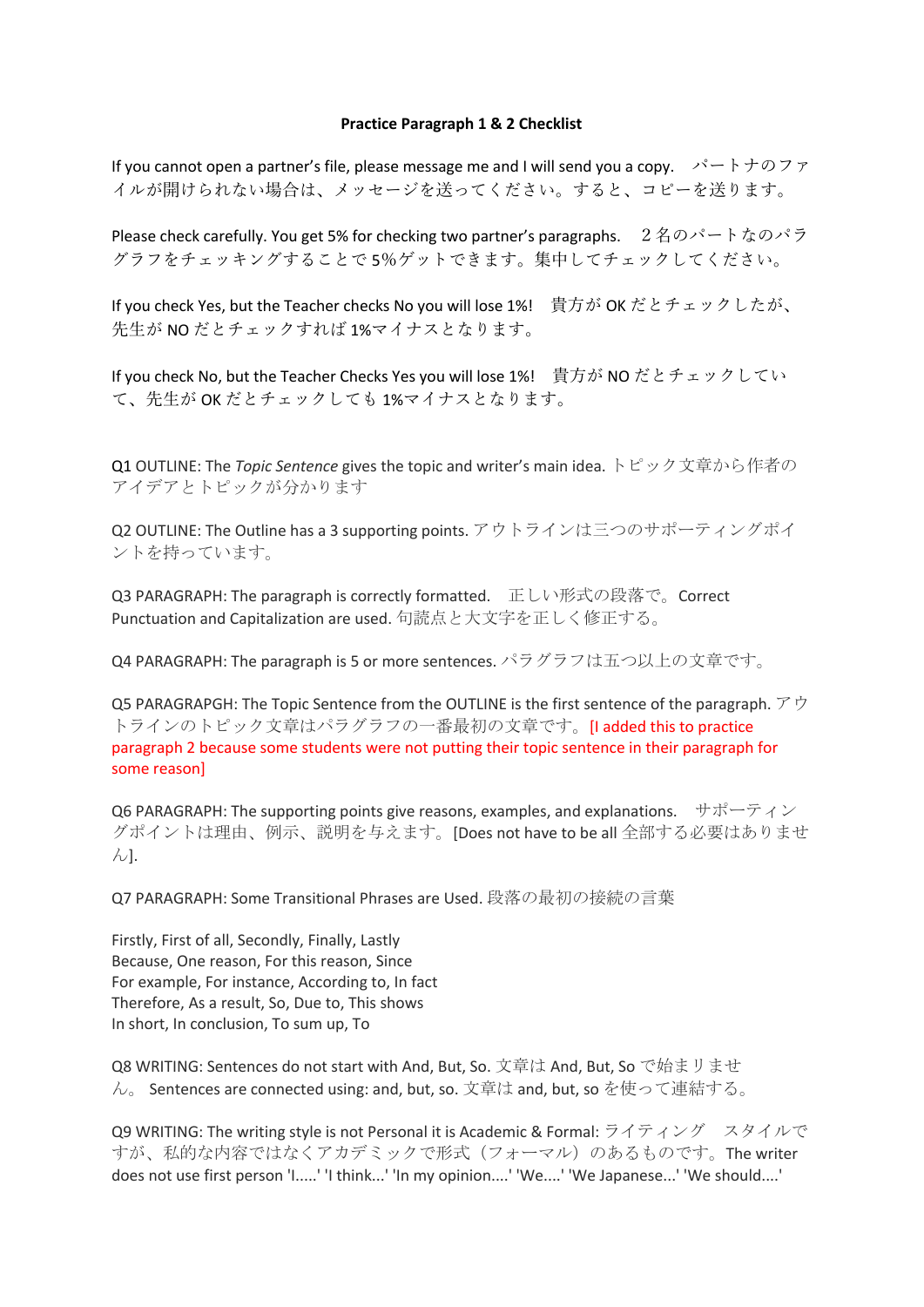ということで文章には「私は、私は〜〜考えます、私の意見は、私たちは、我々日本人は」 のようなファストパーソンを使いません。The writer does not use second person 'You....' 'You should....' 「貴方、貴方は〜するべき」などのセカンドパーソンも使いません。

Q10 WRITING: Grammar mistakes are few and do not affect meaning. 文法の間違いは少なくて 意味を変えていません。Sentences are not made with translation software. 文章は翻訳ソフトウ ェアを使いません。

Mention one thing your partner did well. パートナーがよく出来たことを一つ書きます。

Mention something that your classmate could add or improve クラスメートが追加、改善できる 何かのメンション

Ask a question about the topic of your partners writing. パートナのライティングトピックに関す る質問。

#### **Outline & Introduction Check Points**

Please check the OUTLINE

1. The THESIS STATEMENT HAS: Essay Topic, Writer's Position, 3 Main Points エッセイ トピック、作者のポジション、三つ主なポイント The

2. Paragraph 1 has a Topic Sentence with the Essay Topic and the Main Idea of the Paragraph 段落#1 のトピック⽂章から作者のアイデアとトピックが分かります。

3. Paragraph 2 has a Topic Sentence with the Essay Topic and the Main Idea of the Paragraph 段落#2 のトピック文章から作者のアイデアとトピックが分かります。

4. Paragraph 3 has a Topic Sentence with the Essay Topic and the Main Idea of the Paragraph 段落#3 のトピック文章から作者のアイデアとトピックが分かります。

5. There are 2+ supporting points for each Topic Sentence 格 Topic Sentence は 2+以上のサポーティングポイントがあります。 The supporting points give reasons, examples, and explanations. サポーティングポイントは理 由、例示、説明を与えます。

6. There is evidence of research: Facts are used from research articles / the internet リサーチの証拠がある:ファクトはリサーチ記事・インタネットから引用されている。

Please check THE INTRODUCTION

7. The introduction has an interesting hook. 導入は興味のフックを持つ。

8. 3+ background sentences introduce & explain the topic. 三つ以上のバックグラウンド文章はトピックを紹介し、説明します。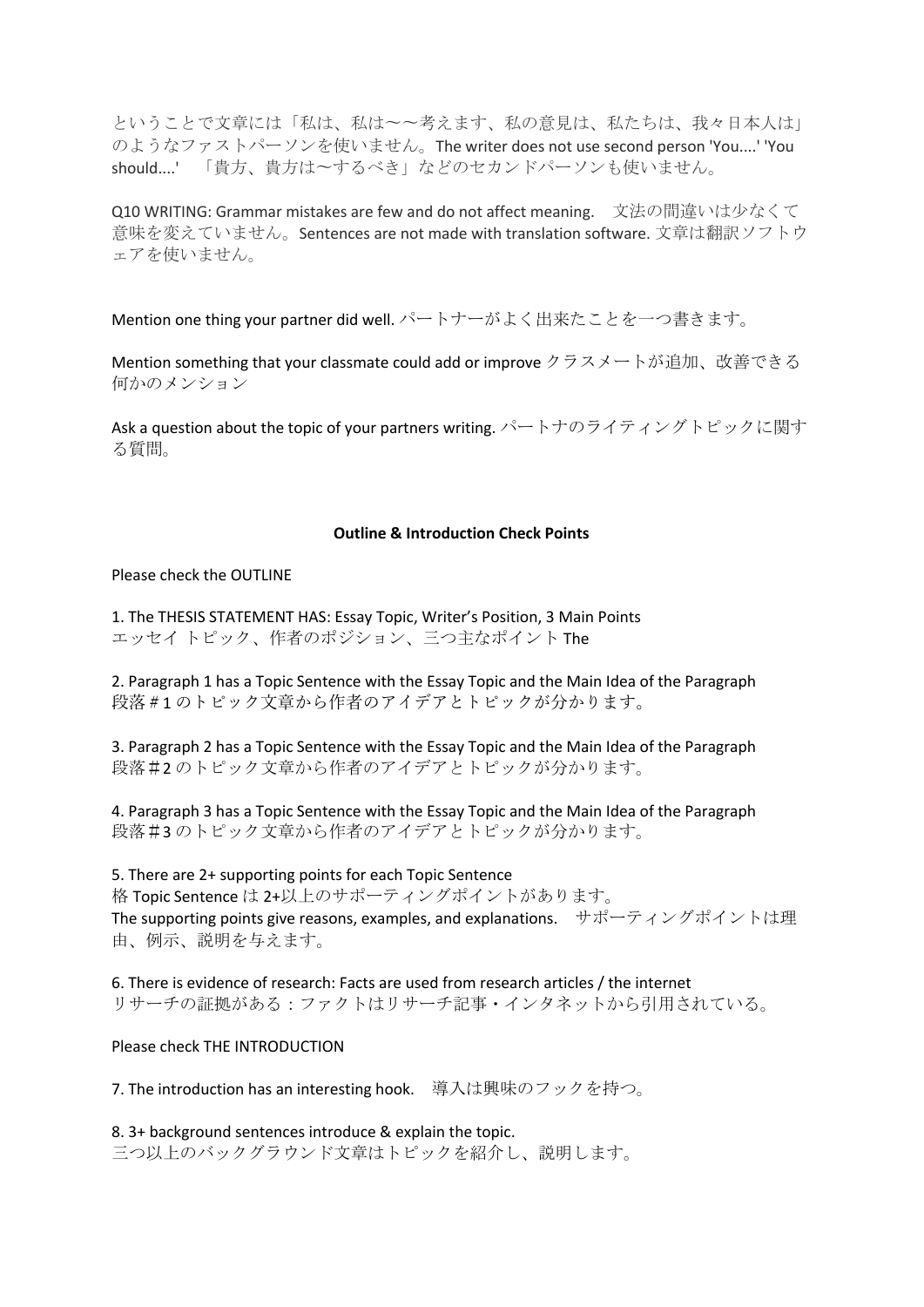9. The Thesis Statement is the last sentence of the introduction.

論文のステートメントは序論の最終の文章です。

## PLEASE CHECK THE LANGUAGE & STRUCTURE

10. The writing style is not Personal it is Academic & Formal: ライティング スタイルですが、私 的な内容ではなくアカデミックで形式 (フォーマル)のあるものです。The writer does not use first person 'I......' 'I think...' 'In my opinion....' 'We.....' 'We Japanese...' 'We should....' という ことで文章には「私は、私は〜〜考えます、私の意見は、私たちは、我々日本人は」のよう なファストパーソンを使いません。The writer does not use second person 'You....' 'You should....'「貴方、貴方は〜するべき」などのセカンドパーソンも使いません。

11. The introduction is a correctly formatted paragraph. 導入は正しい形式の段落です。Correct Punctuation and Capitalization are used. 句読点と大文字を正しく修正する。

12. Grammar mistakes are few and do not affect meaning. 文法の間違いは少なくて意味を変え ていません。Sentences are not made with translation software. 文章は翻訳ソフトウェアを使い ません。

## **First Draft Check Points**

Please check carefully. You get 5% for checking one partner's essay. 1名のパートなのエッセイ をチェッキングすることで 5%ゲットできます。集中してチェックしてください。 If you cannot open a partner's file, please message me in tutoring and I will send you a copy.  $\sqrt{2}$ トナのファイルが開けられない場合は、チュートリングでメッセージを送ってください。す ると、コピーを送ります。

## Please check THE INTRODUCTION

1. The introduction has an interesting hook. 導入は興味のフックを持つ。 **SCALE** Does not grab reader's attention 読者の好奇心が掴まれてない。 Quite Standard スタンダード Interesting 面白い Very Interesting とても良い

2. 3+ background sentences introduce & explain the topic 三つ以上のバックグラウンド文章は トピックを紹介し、説明します。

3. The THESIS STATEMENT HAS: Essay Topic, Writer's Position, 3 Main Points エッセイ トピッ ク、作者のポジション、三つ主なポイント. The Thesis Statement is the last sentence of the introduction. 論文のステートメントは序論の最終の文章です。

## Please check THE THREE BODY PARAGRAPHS

4. Each Paragraph 1-3 has a Topic Sentence with the Essay Topic and the Main Idea of the Paragraph 各段落1- 3 のトピック文章から作者のアイデアとトピックが分かります。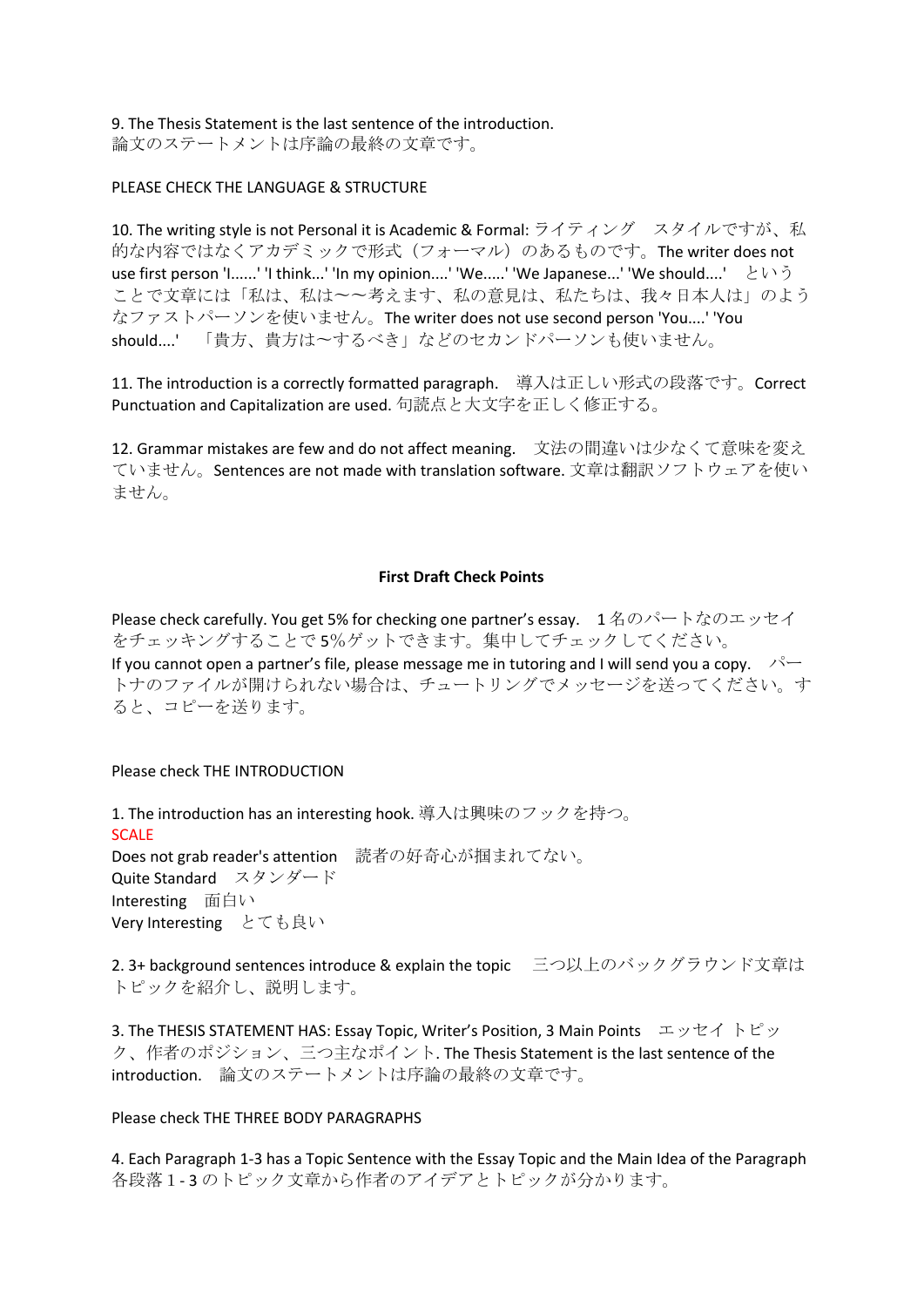5. Transition Words are Often Used [Textbook p.28-29]: よく使われる単語を翻訳 Topic Sentence: Firstly, First of all, Secondly, Finally, Lastly 1 Reasons: Because, One reason, For this reason, Since 2 Examples: For example, For instance, According to, In fact 3 Explaining: Therefore, As a result, So, Due to, This shows Concluding Sentence: In short, In conclusion, To sum up, To summarize

6. What type of supporting evidence is used in the first body paragraph? [Not the introduction] 最 初のパラグラフで使われた証拠補助のタイプは? REASON 理由 EXAMPLE 例えば FACT 事実 STATISTIC 統計 EXPERT OPINION 専門家の意見 NONE なし

7. What type of supporting evidence is used in the second body paragraph? 二番目のパラグラフで 使われた証拠補助のタイプは?

REASON 理由 EXAMPLE 例えば FACT 事実 STATISTIC 統計 EXPERT OPINION 専門家の意見 NONE なし

8. What type of supporting evidence is used in the third body paragraph? 三番目のパラグラフで使 われた証拠補助のタイプは? REASON 理由 EXAMPLE 例えば FACT 事実 STATISTIC 統計 EXPERT OPINION 専門家の意見 NONE なし

Please check CITATION

Check that Citation is used with all information taken from articles. p. 82-84 Check carefully because any fact or example from an article must have citation. 82-84 ページのアー ティクルの情報は引用されました。引用のあるアーティクルからの事実もしくは例の為、よ くチェックください。INTRODUCTION TOO!

9. Pattern 1 Citation is used correctly: INFORMATION + (FAMILY NAME). -------------------------- (Giordano). Pattern 2 Citation is used correctly: FAMILY NAME + REPORTING VERB.... Giordano claims that --------------------------.

10. Pattern 1 & 2 are used at least once. Each paragraph has at least one citation.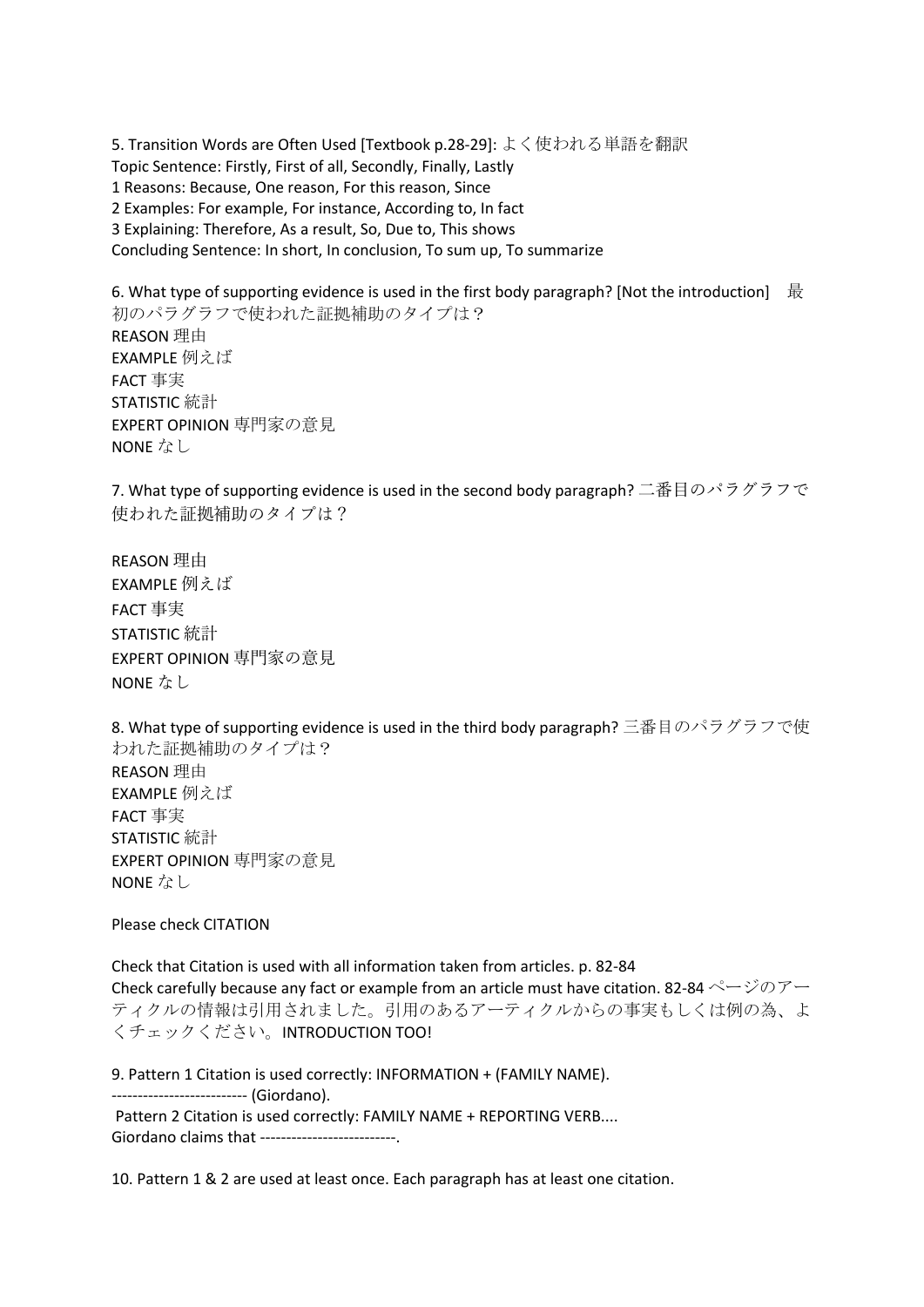パタン1と2は1回以上は使われました。各パラグラフは1回以上の引用を持ってます。

11. Search the internet and find some supporting point that can be used in the essay. ネット検索 をしてエッセイで使われるサポーティング・ポイントを探します。Chose a paragraph that has little or no supporting points from an article. アーティクルからサポーティング・ポイントが 少しもしくは全く使われてないパラグラフを選択します。Paste the URL here. U R L をここに ペースト(複写)してください。

# **TEXT**

12. What type of supporting evidence are you recommending? Why?どのタイプのサポーティン グ証拠を推薦しますか。なぜですか。 REASON 理由 EXAMPLE 例えば FACT 事実 STATISTIC 統計 EXPERT OPINION 専門家の意見

## TEXT

13. Explain how it can be used in the essay. エッセイでどう使われたか説明してください。

For Example:

Hi, I like your essay. I found one article you might be interested in. It can be used in Paragraph 1/2/3. The point you can use is:

#### TEXT

## Please Check THE LANGUAGE & STRUCTURE

14. The writing style is not Personal it is Academic & Formal: ライティング スタイルですが、私 的な内容ではなくアカデミックで形式(フォーマル)のあるものです。The writer does not use first person 'I......' 'I think...' 'In my opinion....' 'We.....' 'We Japanese...' 'We should....' という ことで文章には「私は、私は〜〜考えます、私の意見は、私たちは、我々日本人は」のよう なファストパーソンを使いません。The writer does not use second person 'You....' 'You should....' 「貴方、貴方は〜するべき」などのセカンドパーソンも使いません。

15. There are correctly formatted paragraphs. 正しい形式の段落で。Correct Punctuation and Capitalization are used. 句読点と大文字を正しく修正する。

16. Grammar mistakes are few and do not affect meaning. 文法の間違いは少なくて意味を変え ていません。Sentences are not made with translation software. 文章は翻訳ソフトウェアを使い ません。

### Please check THE CONCLUSION